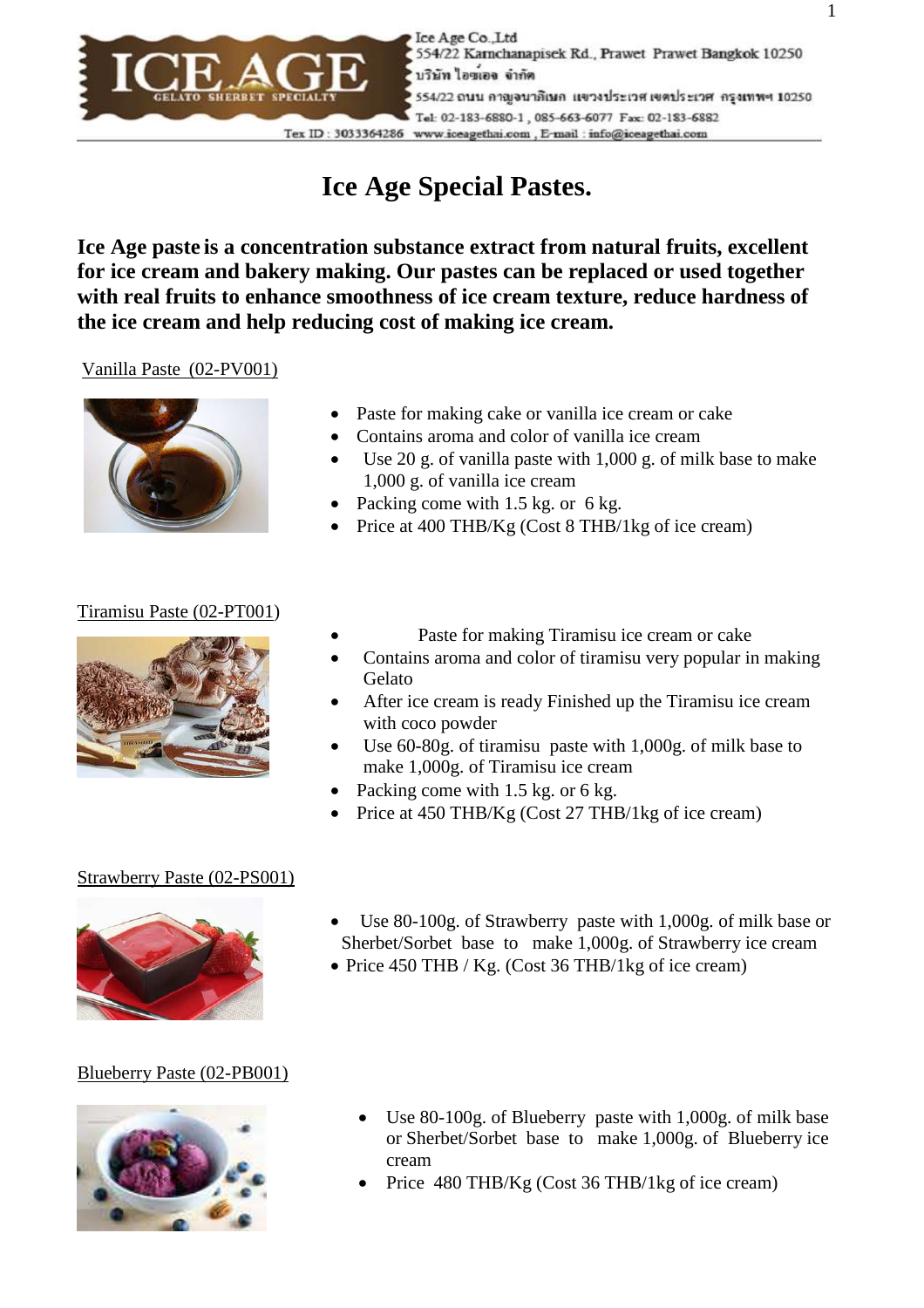

#### Raspberry Paste (02-PR001)



Orange Paste (02-PO001)



Mint Paste (02-PM002)



#### Rum Paste (02-PR002)



Lemon Powder (03-PL001)



- Use 80-100g. of Raspberry paste with 1,000g. of milk base or Sherbet/Sorbet base to make 1,000g. of Raspberry ice cream
- Price 480 THB/Kg (Cost 36 THB/1kg of ice cream)
- Use 60-80 g. of orange paste with 1,000g. of milk base or Sherbet/Sorbet base to make 1,000g. of Orange ice cream
- Price 400 THB/Kg (Cost 32 THB/1kg of ice cream)
- Use20-40 g. of Mint paste with 1,000g. of milk base to make 1,000g. of Mint ice cream add some chocolate to become mint chip.
- Price 450 THB/Kg (Cost 8 THB/1kg of ice cream)
- Use 50-80 g. of Rum paste with 1,000g. of milk base to make 1,000g. of Rum Rasin ice cream
- Price 450 THB/Kg (Cost 20 THB/1kg of ice cream)
- Lemon Powder with Stabilizers Use 50-100g. of lemon powder e with 1,000g. of Sherbet/Sorbet base to make 1,000g. of lemon sherbet ice cream
- Price 450 THB/Kg (Cost 20 THB/1kg of ice cream)

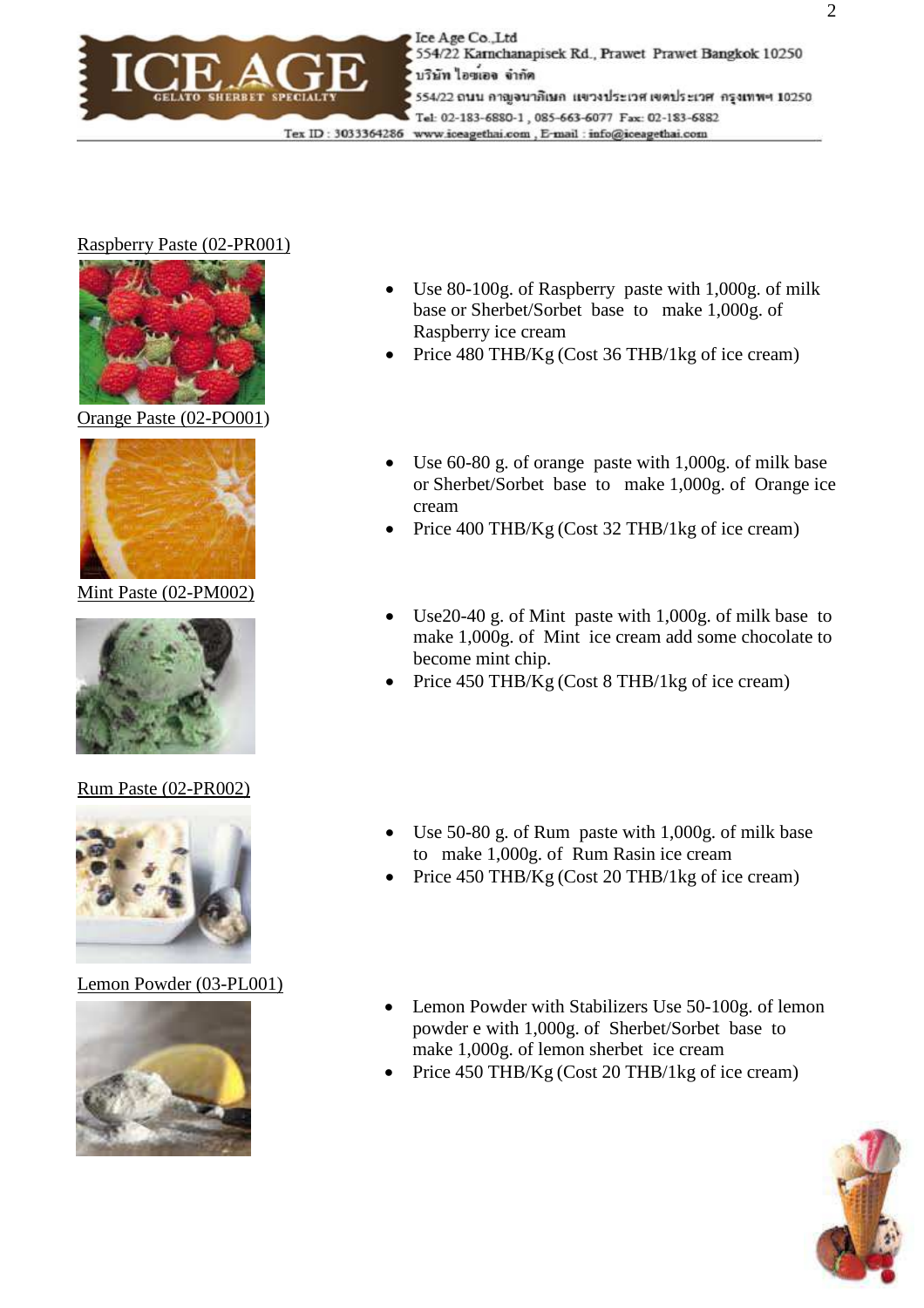

## Yogurt Powder (03-PY001)



Chocolate Powder (03-PC001)



#### Green tea Powder (03-PG001)



- Yogurt Powder Use 50-80g. of yogurt powder with 1,000g. of milk base to make 1,000g. of yogurt ice cream
- Price 500 THB/Kg
- Suggestion use with Blueberry, Strawberry, Rasberry topping to mix in finishing ice cream to become yogurt fruit flavors 1 Kg 450 THB
- Chocolate powder Use 80-100g. of Chocolate with 1,000g. of milk base 1,000g.
- Price 330 THB/Kg
- Green tea powder Use 15-20g. Of green tea powder with 1,000g. of milk base to make 1,000g. of green tea ice cream
- Price  $1,000g / 2,200$  THB
- Package available 250g / 500g (Cost 30 THB/1kg of ice cream)



## Kiwi Paste (03-PK001)

Sherbet base

cream)

- Kiwi Paste use  $80-120$  g. with  $1,000$  g. of
- Price 450THB/ Kg (Cost 30 THB/1kg of ice

#### Peach Paste ( 03-PP001)



- Peach Paste use 80-100 g. with 1,000 g of sherbet base
- Price 450THB/Kg (Cost 32 THB/1kg of ice cream)

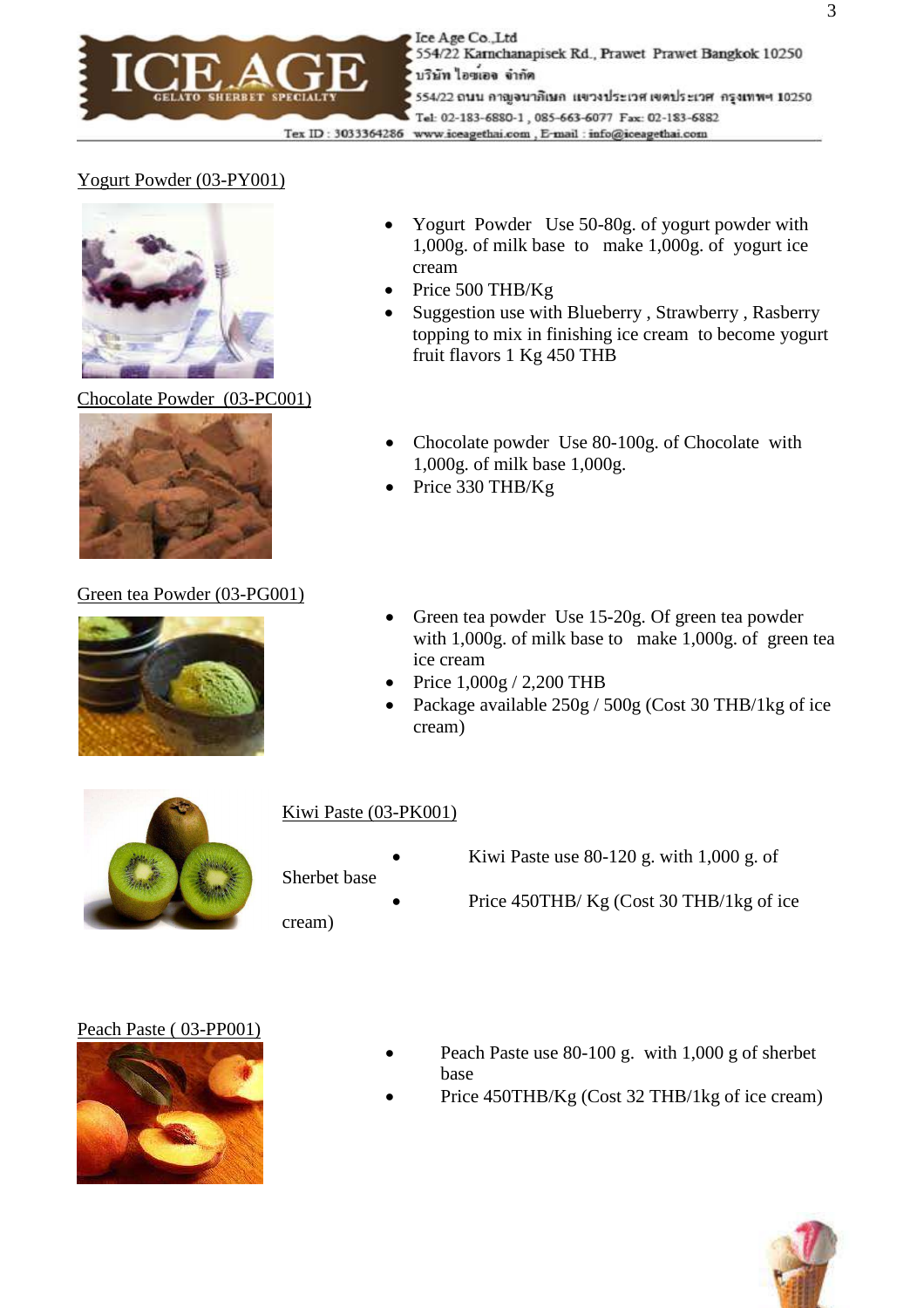

Ice Age Co. Ltd 554/22 Karnchanapisek Rd., Prawet Prawet Bangkok 10250 บริษัท ไอซเอจ จำกัด 554/22 ถนน กาญจนาภิเษก แขวงประเวศเขตประเวศ กรุงเทพฯ 10250 Tel: 02-183-6880-1, 085-663-6077 Fax: 02-183-6882 Tex ID: 3033364286 www.iceagethai.com, E-mail: info@iceagethai.com

## Cheese Powder



Mango Paste



Passion fruit



Other Special Paste

| <b>Code</b> | <b>Paste</b>               | Price $@$ 1 Kg |
|-------------|----------------------------|----------------|
| 02-PA001    | Amaretto                   | 1,400          |
| 02-PC001    | Croccantino มะม่วงหิมพานต์ | 1,000          |
| 02-PH001    | Hazelnut                   | 1,400          |
| 02-PP001    | Pistachio                  | 1,900          |

## **Gelato Base**

- Gelato Base or White base is Ready Gelato/Ice cream base just add water into the powder then add the flavors.
- Gelato base powder is contents with Milk powder form NZ, Strabilize , Fat , Sucrose , est.
- 1 bag is 1.2kg you can add water 2 liters and the cost for kg became 98.46 baht

## Here the base available

| <b>Code</b> | <b>Base</b>          | $F1$ .สูตร $1$<br><b>Add water</b> | $F2$ . gตร $2$<br>Add water + whipping | Price $@I$ Bag |
|-------------|----------------------|------------------------------------|----------------------------------------|----------------|
| 02-BW001    | White Base 1000g     | 2000g                              | $1700 + 300g$                          | 320            |
| 02-BC001    | Chocolate Base 1200g | 2000g                              | $1700 + 300g$                          | 340            |
| 02-BG001    | Green Tea Base 1200g | 2000g                              | $1700+300g$                            | 340            |

- Cheese powder use 30 g of milk base 1000g
- Price 900 THB/Kg (Cost 45 THB/1kg of ice cream)
- New paste Mango paste (namdogmai)
- Use this paste 80 -100 grams for kilo
- Packagin 1.5kg and 6kg price 550 baht per kg (Cost 44 THB/1kg of ice cream)
- New passion fruit paste (no seeds)
- Use this paste 80 -100 grams for kilo
- Packagin 1.5kg and 6kg price 550 baht per kg (Cost 44 THB/1kg of ice cream)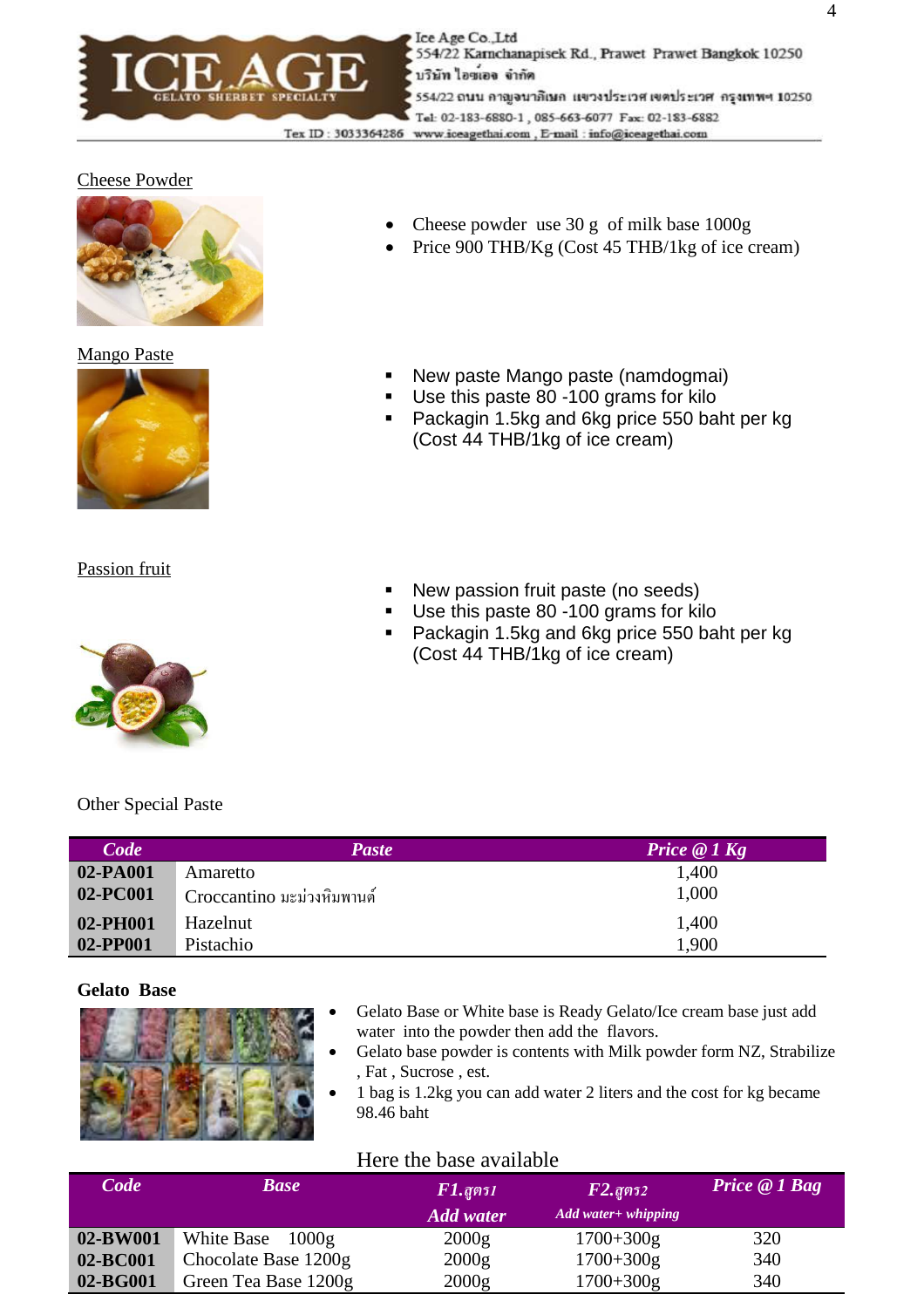

Ice Age Co., Ltd 554/22 Karnchanapisek Rd., Prawet Prawet Bangkok 10250 บริษัท ไอซเอจ จำกัด

554/22 ถนน กาญจนาภิเษก แขวงประเวศเขตประเวศ กรุงเทพฯ 10250 Tel: 02-183-6880-1, 085-663-6077 Fax: 02-183-6882

Tex ID: 3033364286 www.iceagethai.com, E-mail: info@iceagethai.com

| 02-BC002 | Coffee Base 1200g        | 2000g | $1700 + 300g$            | 340 |
|----------|--------------------------|-------|--------------------------|-----|
| 02-BC003 | Cheese Cake Base 1200g   | 2000g | $1700 + 300g$            | 360 |
| 02-BY001 | Yogurt Base 1200g        | 2000g | $1700 + 300g$            | 340 |
| 02-BC002 | Coconut Base $1200 g$    | 2000g | $1700 + 300g$            | 340 |
| 02-BL001 | Lemon Sherbet Base 1000g | 2000g | $\overline{\phantom{a}}$ | 260 |
| 02-BS001 | Sherbet Base 850g        | 1500g | $\overline{\phantom{0}}$ | 260 |

### **Topping**

Use for yogurt Ice cream , cheese cake ice cream

| <b>Code</b> | <b>Topping</b>            | Price $\omega$ 1Kg | Price $\omega$ 5Kg |
|-------------|---------------------------|--------------------|--------------------|
| 02-TS001    | <b>Strawberry Topping</b> | 500                | 3,000              |
| 02-TB001    | <b>Blueberry Topping</b>  | 500                | 3,000              |
| 02-TR001    | Raspberry Topping         | 500                | 3,000              |

# **Stabilizer 3 in 1 For Gelato , Ice cream , Sherbet and Sorbet.**

| Code/sna                      | Ingredient/ชื่อวัตถุดิบ                 | Description/รายละเอียดสินค้า                                     | <b>Price</b><br>$\boldsymbol{\omega}$<br>100q | <b>Price</b> @<br>500 g | <b>Price@</b><br>1 Kg. |
|-------------------------------|-----------------------------------------|------------------------------------------------------------------|-----------------------------------------------|-------------------------|------------------------|
| 03-ND001-1<br><b>Beginner</b> | Neutro 50 (gelato<br>mix 50)            | <b>Stabilizer for gelato/ice</b><br>cream 50g per Kg of mix      |                                               | 250                     | 500                    |
| 03-NF001-1<br><b>Beginner</b> | Neutro Frutta 50<br>(Sherbet mix 50)    | Stabilizer for sherbet / fruit gelato<br>no milk<br>Use $50g/Kg$ |                                               | 250                     | 500                    |
| 03-NF002-2<br>standard        | Neutro Formula 10<br>(gelato Mix 10)    | Stabilizer for gelato/ice cream<br>Use $10g/Kg$                  |                                               | 350                     | 700                    |
| 03-NF002-2<br><b>Standard</b> | Neutro Frutta 10<br>(sherbet Mix $10$ ) | Stabilizer for sherbet / fruit<br>gelato no milk<br>Use $10g/Kg$ |                                               | 350                     | 700                    |

#### **Pana up Tiramisu**



Powder Pana up is for mix with whipping cream to bring the flavors and texture of the whipping cream testy , creamy make your cake smooth and longer to keep.

Use: 120g pana up with 1 Liter whipping cream. Price 500 THB/Kg

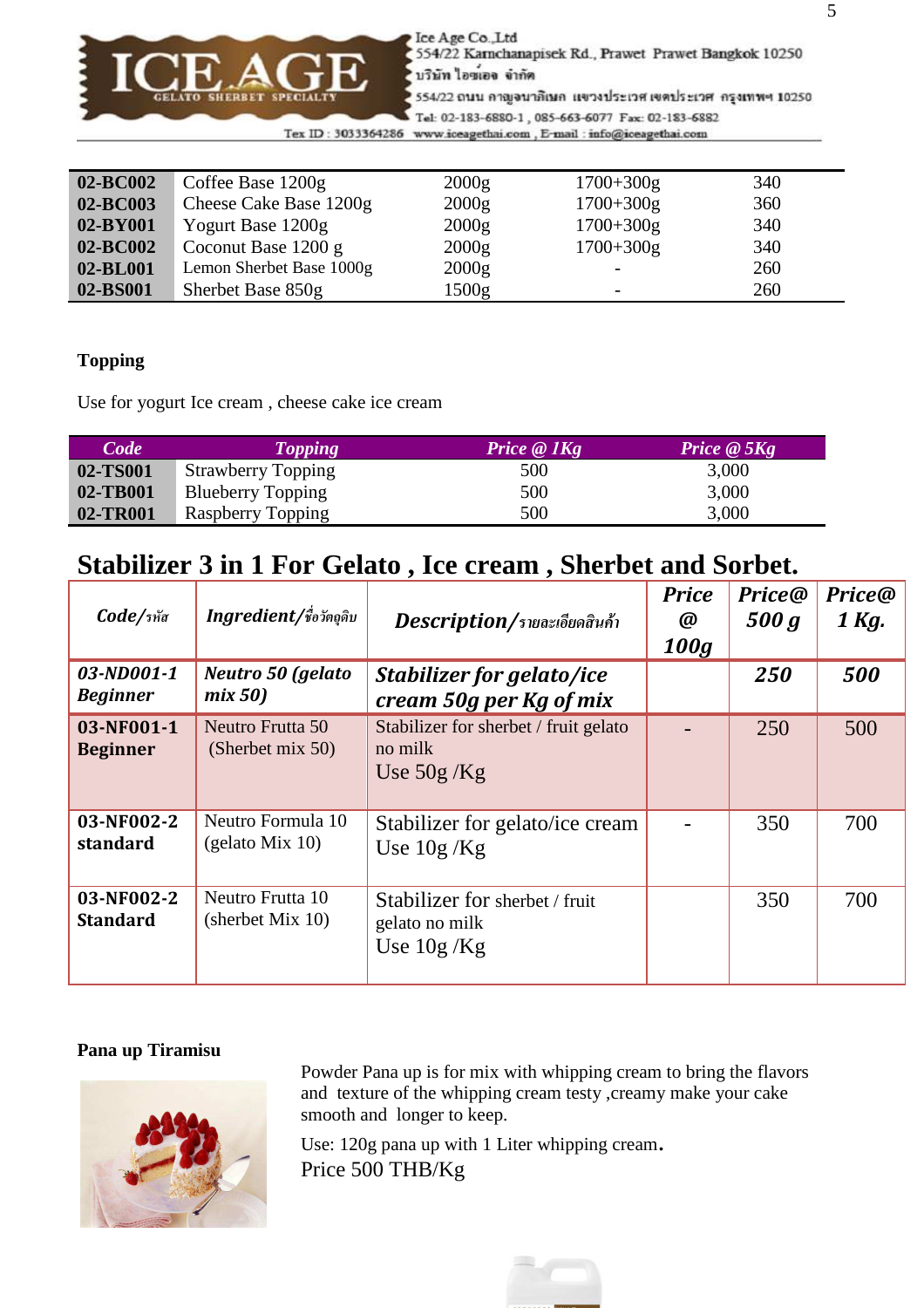

Lee Age Co., Ltd 554/22 Karnchanapisek Rd., Prawet Prawet Bangkok 10250 บริษัท ไอซเอจ จำกัด 554/22 ถนน กาญจนาภิเษก แขวงประเวศ เขตประเวศ กรุงเทพฯ 10250 Tel: 02-183-6880-1, 085-663-6077 Fax: 02-183-6882 Tex ID: 3033364286 www.iceagethai.com, E-mail: info@iceagethai.com

# บรรจุภัณฑ์ Packing



Powder: Foil Packing 1-1.5 Kg Paste: Packing 6 Kg, 1.5 Kg

| Code/sňa | <b>Ingredient/</b> วัตถุดิบ | Description/รายละเอียดสินค้า                                                                               | Price@<br>100g | Price@<br>500 g | Price@<br>1 Kg. |
|----------|-----------------------------|------------------------------------------------------------------------------------------------------------|----------------|-----------------|-----------------|
| 03-WM001 | Whole Milk powder<br>(NZ)   | Whole milk powder                                                                                          | X              | X               | 280             |
| 03-SM001 | Skim milk powder<br>(NZ)    | Skimmed milk powder                                                                                        | $\mathbf X$    | $\mathbf X$     | 280             |
| 03-DT001 | Dextrose                    | Dextrose is used instead of sugar, it is<br>less sweet and helps in obtaining silky<br>and softy ice cream | $\mathbf{X}$   | $\mathbf X$     | 40              |
| 03-MD001 | Maltodextin                 | Little sweet and help in add solid<br>without became the ice cream too<br>sweet                            | $\mathbf X$    | $\mathbf X$     | 50              |
| 03-CT001 | Citric acid                 | Citric acid is from lemon and add a<br>bitter taste to ice cream                                           | $\mathbf X$    | $\mathbf X$     | 70              |
| 03-GG001 | Gur Gurm                    | This powder without taste improve<br>the consistency of ice cream                                          | $\mathbf X$    | $\mathbf X$     | 400             |
| 03-CA001 | Carageenan                  | Emulsifier                                                                                                 | $\mathbf X$    | 450             | 850             |
| 03-SC001 | Sodium cabernet             | Preservative                                                                                               | $\mathbf X$    | $\mathbf X$     | 150             |
| 03-CM001 | <b>CMC</b>                  | Stabilizer for ice cream                                                                                   | $\mathbf{X}$   | 250             | 500             |
| 03-G001  | Sherbet Gel                 | Emulsifier for sherbet helps the<br>consistency of sherbet use 1g for kg                                   | X              | 500             | 1,000           |
| 02-AS001 | Aroma Strawberry            | Used to flavor food, candy and ice<br>cream                                                                | 150            | 750             | 1,500           |
| 02-AM001 | Aroma Mango                 | Used to flavor food, candy and ice<br>cream                                                                | 150            | 750             | 1,500           |
| 02-AK001 | Aroma Kiwi                  | Used to flavor food, candy and ice<br>cream                                                                | 150            | 750             | 1,500           |
| 02-AP001 | Aroma Peach                 | Used to flavor food, candy and ice<br>cream                                                                | 150            | 750             | 1,500           |
| 02-AB001 | Aroma Banana                | Used to flavor food, candy and ice<br>cream                                                                | 150            | 750             | 1,500           |
| 02-AB002 | Aroma Blueberry             | Used to flavor food, candy and ice<br>cream                                                                | 150            | 750             | 1,500           |
| 02-AW001 | Aroma White<br>Chocolate    | Used to flavor food, candy and ice<br>cream                                                                | 200            | 1,000           | 2,000           |

# $\mathbf{Ingredient}/$ รายการวัตถุดิบ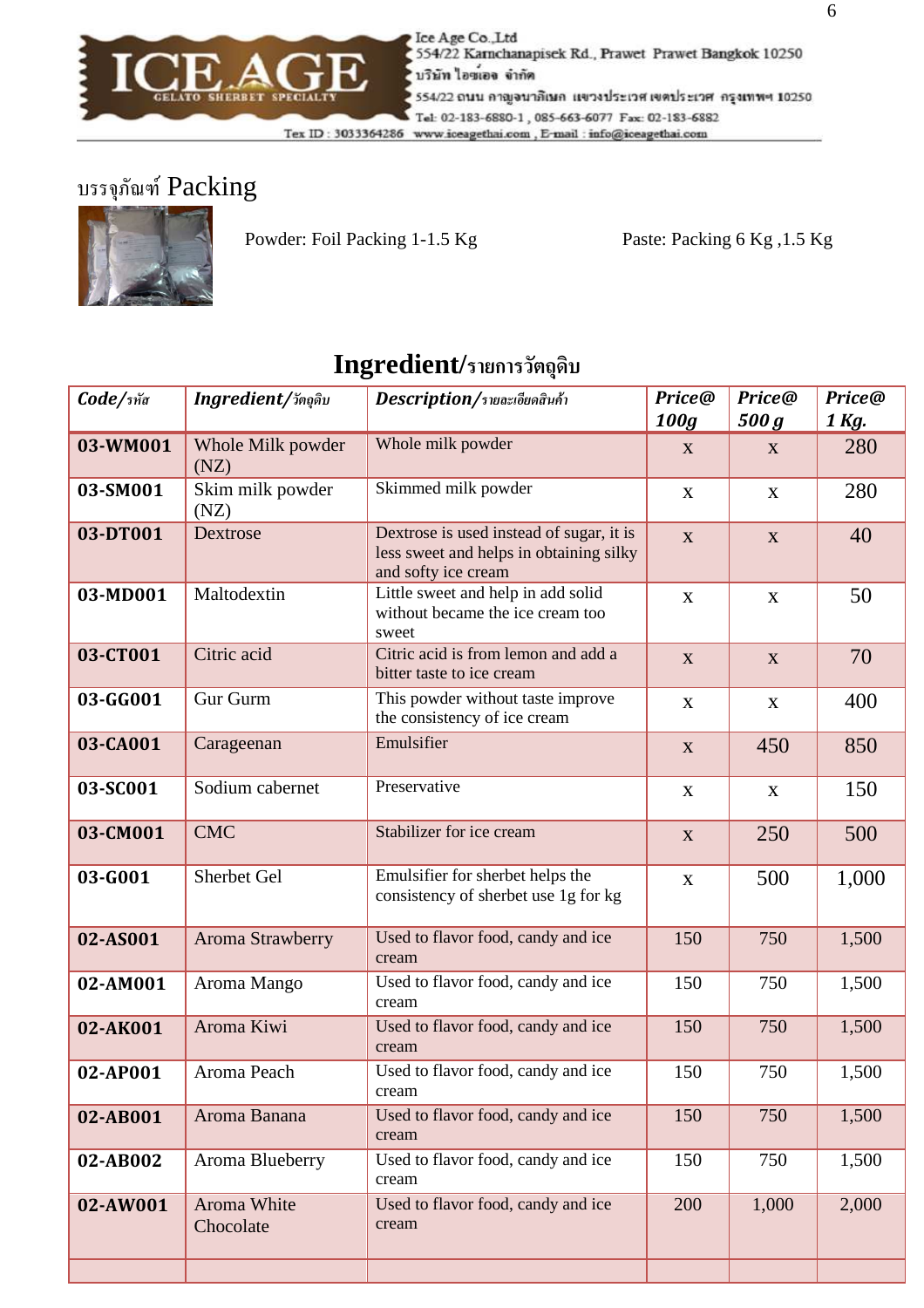

Ice Age Co. Ltd<br>554/22 Kamchanapisek Rd., Prawet Prawet Bangkok 10250 ับริษัท ไอซเอจ จำกัด

รร4/22 ถนน กาญจนาภิเษก แขวงประเวศเขตประเวศ กรุงเทพฯ 10250

Tel: 02-183-6880-1, 085-663-6077 Fax: 02-183-6882  $\operatorname{Ter}$ ID: 3033364286 www.iceagethai.com , E-mail: info@iceagethai.com

| Code/sหัส            | <b>Ingredient/วัตถุดิบ</b>                   | Description/รายละเอียดสินค้า                | Price@<br>100 <sub>g</sub> | Price@<br>500 g       | Price@<br>1 Kg.             |
|----------------------|----------------------------------------------|---------------------------------------------|----------------------------|-----------------------|-----------------------------|
| 02-AH001             | Aroma Honey                                  | Used to flavor food, candy and ice<br>cream | 200                        | 1,000                 | 2,000                       |
| 02-AR001             | Aroma Raspberry<br>(Italy)                   | Used to flavor food, candy and ice<br>cream | 200                        | 1,000                 | 2,000                       |
| 02-AM002             | Aroma Mint                                   | Used to flavor food, candy and ice<br>cream | 150                        | 750                   | 1,500                       |
|                      |                                              |                                             |                            |                       |                             |
| 02-AH002             | Aroma Hazelnut<br>(Italy)                    | Used to flavor food                         | 300                        | 1,500                 | 3,000                       |
| 02-AP002             | Aroma Pistachio<br>(Italy)                   | Used to flavor food                         | 250                        | 1,500                 | 3,000                       |
| 02-AC001             | Aroma Caramel<br>(Italy)                     | Used to flavor food                         | 200                        | 1,500                 | 3,000                       |
| 02-AA001             | Aroma Amaretto<br>(Italy)                    | Used to flavor food                         | 250                        | 1,500                 | 3,000                       |
| 02-AG001             | Aroma Green Apple<br>(Italy)                 | Used to flavor food                         | 200                        | 1,000                 | 3,000                       |
| 02-AV001             | Aroma Vanilla                                | Used to flavor food                         | 200                        | 1,000                 | 2,000                       |
| 04-CU001             | Cup 4oz<br>with out lid                      | <b>CITATION</b><br><b>ICE AGE</b>           | 2.4                        | 200                   | 1,550<br>$(1000\text{pic})$ |
| 04-CU002             | Cup 8oz                                      |                                             |                            |                       |                             |
| 04-BI001<br>04-BI002 | 27 baht each<br>Lid 13 baht<br>3liter volume | ee ase                                      | 40                         |                       |                             |
| 04-SC001             | <b>Sugar Cone</b><br>for 1 scoop             |                                             | 1.4                        | 140<br>$(100$ Pic $)$ | 337.5<br>(225pic)           |
|                      |                                              |                                             |                            |                       |                             |
|                      |                                              |                                             |                            |                       |                             |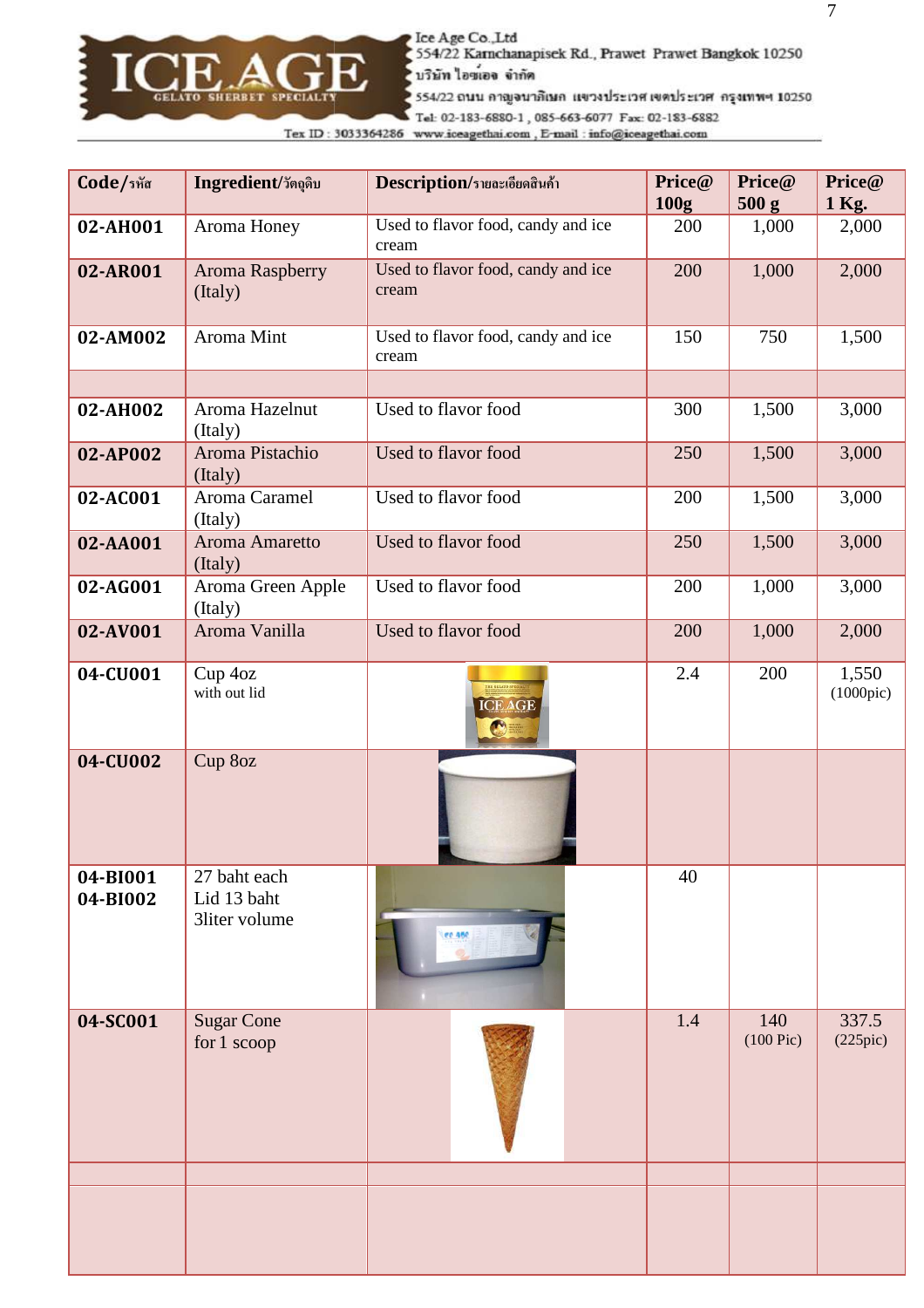

Ice Age Co., Ltd 554/22 Karnchanapisek Rd., Prawet Prawet Bangkok 10250 บริษัท ไอซเอจ จำกัด

554/22 ถนน กาญจนาภิเษก แขวงประเวศ เขตประเวศ กรุงเทพฯ 10250

Tel: 02-183-6880-1, 085-663-6077 Fax: 02-183-6882 Tex ID: 3033364286 www.iceagethai.com, E-mail: info@iceagethai.com

| <b>Code/</b> รหัส | <b>Ingredient/วัตถุดิบ</b>            | Description/รายละเอียดสินค้า | Price@<br>100g | Price@<br>500 g          | Price@<br>1 Kg.     |
|-------------------|---------------------------------------|------------------------------|----------------|--------------------------|---------------------|
| 04-WC001          | Waffle Cone.<br>Home Madefor 2 scoops |                              | 5              | 140<br>$(100\text{pic})$ | 420<br>(300pic)     |
| 04-FC001          | Fan cone                              |                              |                |                          |                     |
| 04-SP001          | Spoons<br>ช้อนพายเล็ก                 |                              | 0.60           | 60<br>$(100\text{pic})$  | 600<br>$(1000)$ pcs |

## ${\rm Soft~Server}$  /ผงไอศกรีมซอฟเสริฟสำเร็จรูป



Soft Sever Ice cream easy to use very tasty . Instruction: Soft server powder 1 Bag (1.5Kg) add water 3 Kg In total you will have 4.5kg of ice cream that will be around 5 liter of volume. 1 Each serving will cost you 5.94 baht.

Price ↓↓